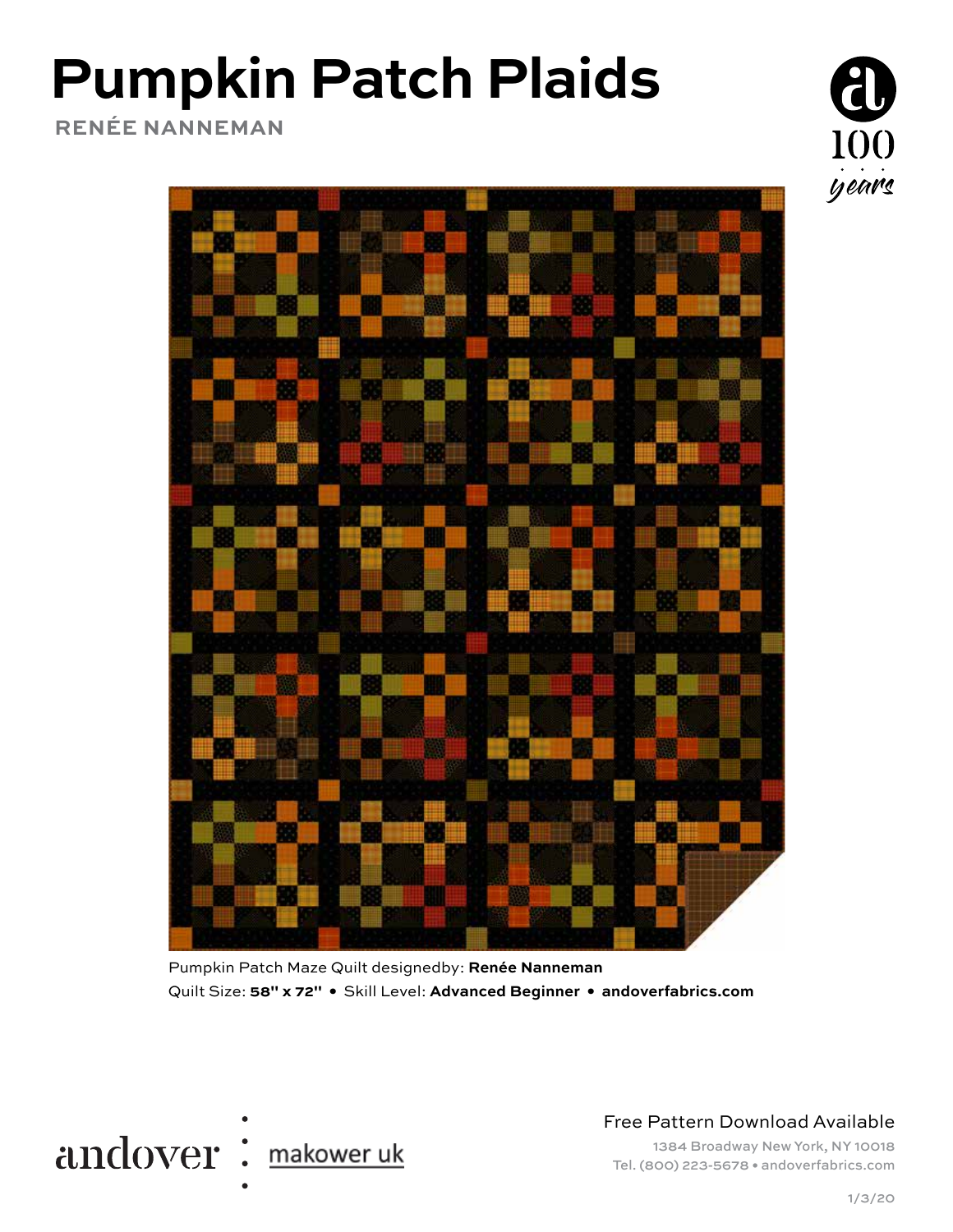## **Pumpkin Patch Maze**

Introducing Andover Fabrics new collection: **PUMPKIN PATCH PLAIDS** by Renée Nanneman Quilt designed by Renée Nanneman

Quilt finishes 58" x 72" 20 Blocks: 12" x 12"

*Glowing autumn colors are surrounded by black prints. This is the perfect size for snuggling under on a cool October evening, and easy enough for beginning quilters. The fun part is choosing the placement of the plaids.*

#### **Fabric Requirements**

|                 |              | Yardage              | Fabric     |  |
|-----------------|--------------|----------------------|------------|--|
| <b>Fabric A</b> | bias binding | $\frac{7}{8}$ yard   | WV-5354 K  |  |
| <b>Fabric B</b> | sashes       | $1\frac{1}{2}$ yards | 9311-K     |  |
| <b>Fabric C</b> | blocks       | $1\frac{1}{8}$ yards | 9304-K2    |  |
| <b>12 Plaid</b> | blocks       | fat 1/4 yard each    |            |  |
| WV-5350 N       | WV-5350 O    | WV-5351 G            | WV-5351 O  |  |
| WV-5351 R       | WV-53520     | WV-5353 R            | WV-5353K   |  |
| WV-5354 K       | WV-5354 O    | WV-5355N             | WV-5355 NK |  |
| 8 Black         | blocks       | fat 1/4 yard each    |            |  |
| 9300-K1         | 9303-K1      | 9306-K2              | 9307-K2    |  |
| 9308-K          | 9309-K       | 9310-K               | 9312-K1    |  |
| <b>Backing</b>  |              | $3\frac{3}{4}$ vards | WV-5353 K  |  |

### **Cutting Directions**

**Note:** Read assembly directions before cutting patches. All measurements are cut sizes and include **4**" seam allowances. A fat **4** is an 18" x 20"-22" cut. WOF designates the width of fabric from selvedge to selvedge (approximately 42" wide).

#### **Fabric A**

Cut bias strips 2**2**" wide and sew together end-to-end to total a length of 276"

#### **Fabric B**

Cut (49) sashes 2**2**" x 12**2**"

#### **Fabric C**

Cut (160) 3" (2**f**") squares (read Step 1 before cutting)

#### **12 Plaid**

From each: Cut (30) squares 2**2**" (some are for setting squares)

#### **8 Black**

From each: Cut (20) 3" (2**f**") squares (read Step 1 before cutting) Cut (10) squares 2**2**"

#### **Backing**

Cut (2) panels 42" x 68", pieced to fit quilt top with overlap on all sides

### **Making the Quilt**

**1.** The blocks are made with black halfsquare triangles (HST) that finish 2" square. Use your favorite method to make HST, or follow these directions. Cut squares 3" for HST that will be trimmed after stitching. If you prefer not to trim, cut squares  $2\frac{7}{8}$ ". Draw a



**Make 4 per unit Diagram 1**

diagonal line on the wrong side of a Fabric C 3" (2**f**") square (Diagram 1). Place a marked square on a second black square, right sides together. Sew **4**" seam on each side of the marked line; cut apart on the marked line. Press open to make pieced HST. Trim to 2**2**" square if needed. Make 4 HST alike for each quarter block. Make 320 total HST.

**2.** For each quarter block, you need 4 HST alike and a 2**2**" square from one of the black prints used in the HST. Referring to Diagram 2, arrange and join the HST, 1 black square, and 4 plaid squares in 3 rows as shown. Join the rows to make a quarter block. Make 80 quarter blocks.



**Diagram 2 Quarter Block – Make 80**

**3.** Referring to the Quilt Diagram, arrange 4 quarter blocks to make a block. Make 20, distributing

the fabrics so no block is the same as another.

- **4.** To make a block row, join 4 blocks alternately with 5 sashes. Make 5 block rows.
- **5.** To make a sash row, join 4 sashes alternately with 5 plaid  $2\frac{1}{2}$ " squares, choosing 5 different plaids. Make 6 sash rows.
- **6.** Join the block rows between the sash rows.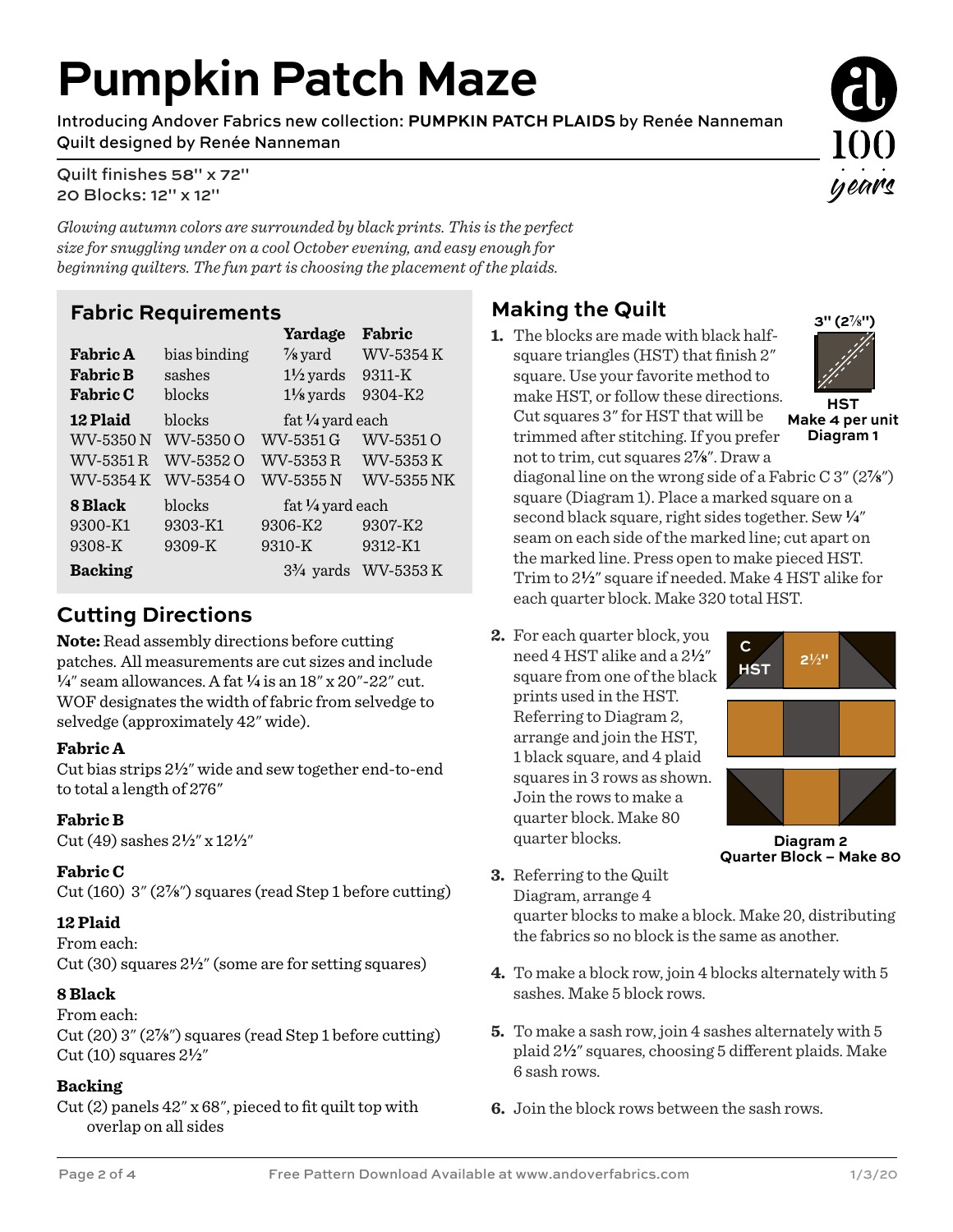### **Finishing the Quilt**

**7.** Layer the quilt with batting and backing and baste. Quilt in the ditch around block patches, or quilt an overall pattern. Bind to finish the quilt.



**Quilt Diagram**